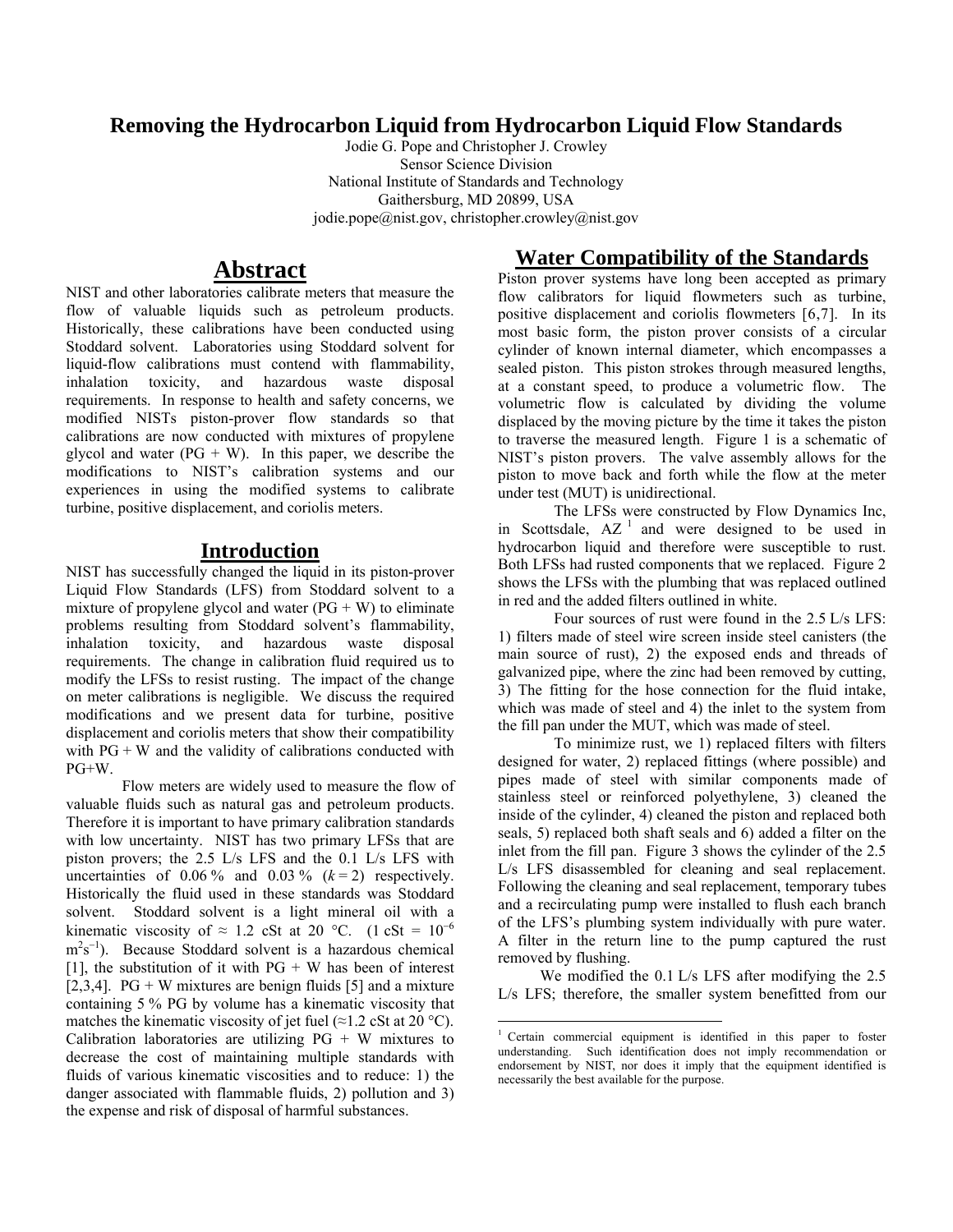experience. We used a magnet to identify ferrous components. Those components were replaced with polyethylene tubing and polypropylene compression tube fittings (Shown in Figure 2B outlined in red). Filters were placed at the fill pan inlet and at the exit of the reservoir tank such that all the  $PG + W$  mixture flows through the filters before entering the test section. The 0.1 L/s LFS uses a  $pump<sup>2</sup>$  to move the liquid that, in turn, moves the piston. Therefore, the pump was replaced with a water compatible one.



Figure 1. Sketch of the piston prover with the piston stroking left.



Figure 2. A) The 2.5 L/s LFS. B) The 0.1 L/s LFS. The plumbing that was replaced is outlined in red. The filters that were added are outlined in white.



Figure 3. The cylinder of the 2.5 L/s LFS disassembled for cleaning and seal replacement.

 The battle with rust is ongoing. We anticipate the multiple filters will remove any remaining rust. The 2.5 L/s LFS has been using water or  $5\%$  PG + W for nearly two years. There is no visible rust present in the  $PG + W$  solution when the LFS is drained. The 0.1 L/s LFS has been using a  $5\%$  PG + W mixture for nearly six months. We check the filters every four months to check for rust. Welds that depended on flux for shielding are the main source of new rust. When feasible, rusty welds will be replaced with welds utilizing tungsten inert gas shielding that resist rusting.

 We tested three different materials for the piston and shaft seals to determine which lasts longer in contact with water. The three materials are: 1) virgin polytetrafluoroethylene (PTFE), 2) carbon-filled PTFE and 3) polymer-filled PTFE. Thus far, we have not noticed differences in the wear rates of the different seal materials.

## **Water Compatibility of Meters and Validation of PG + W Calibrations**

When a  $PG + W$  mixture is used in a primary flow standard, to calibrate a meter for measuring the flow of liquid hydrocarbons, the meter calibrated with the standard must be water compatible and the calibration must be independent of the properties of the calibrating liquid.

### **Turbine Flowmeters**

 Turbine flowmeters consist of a bladed turbine rotor supported by one or more bearings, which is mounted inside a flow tube. Each rotation of the rotor generates an electrical signal which is converted to a flow rate [9]. NIST uses multiple turbine meters of varying size and consisting of single and dual rotors as check standards on the LFSs.

 Rusting of turbine meter bearings is a concern. Turbine meters can be purchased with ceramic bearings that are resistant to rust. However, many turbine meters have bearings that are made from 440C stainless steel, which may

<sup>&</sup>lt;sup>2</sup> Two types of piston arrangements are generally used in these systems. An *active* piston can both drive and measure a volumetric flow out of the cylinder (like a syringe), while a *passive* piston is pushed through the cylinder by pressure from a separate pump. The 0.1 L/s LFS employs a *passive* piston and the 2.5 L/s LFS employs an *active* piston.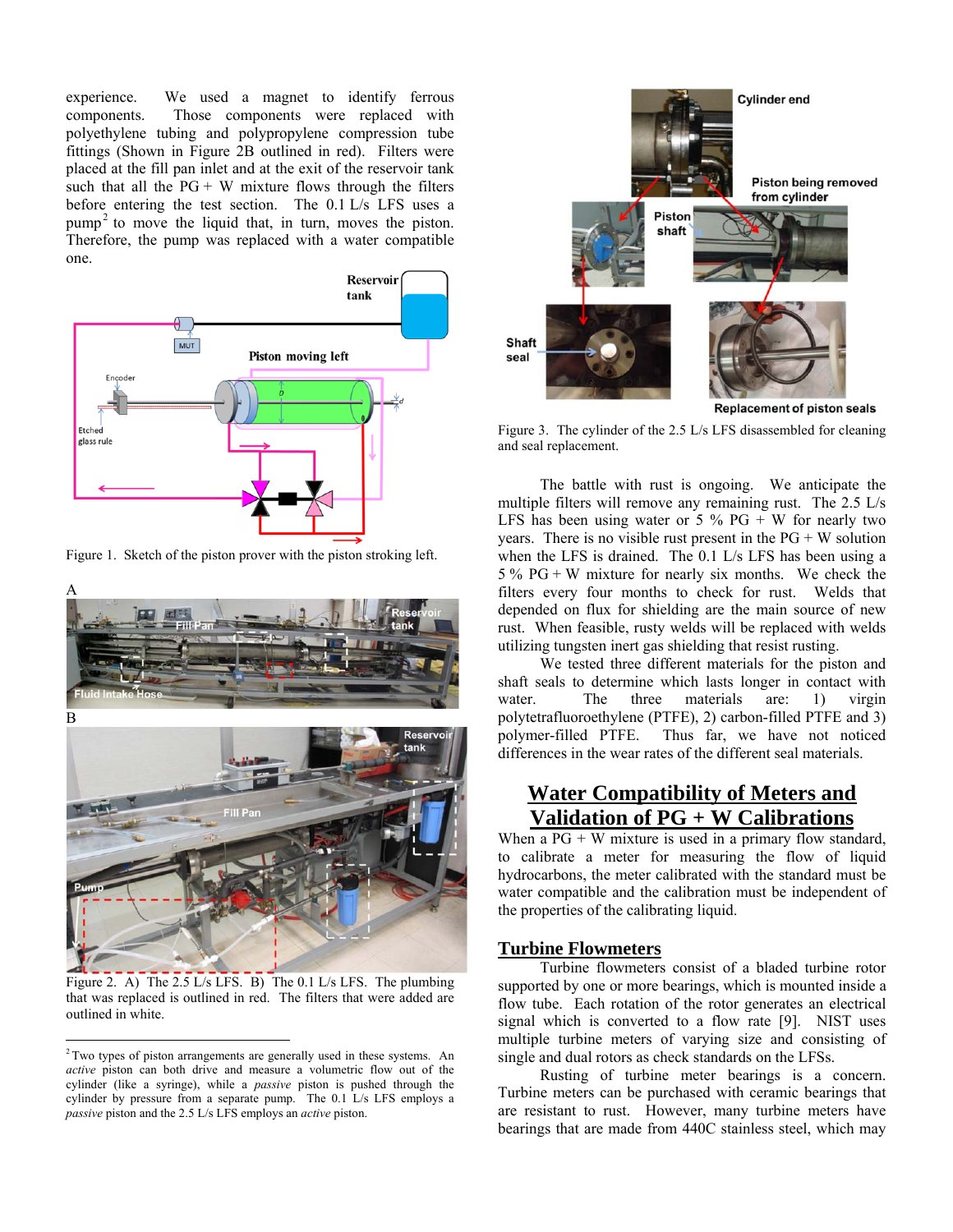not be corrosion resistant. We were concerned that these bearings would rust even during a short (typically 8 hours) calibration period. Therefore, we tested two 2.5 cm dual rotor turbine meters with 440C bearings to measure the effects of water on their performance. The test lasted nine months. One meter was calibrated on the 2.5 L/s LFS in the 5 %  $PG + W$  mixture, immediately removed from the test section, rinsed with ethanol and dried using a stream of nitrogen. This meter was stored in a clean dry place in between calibrations. The second meter was also calibrated on the 2.5 L/s LFS in the 5 %  $PG + W$  mixture; however, following calibration, this meter was neither cleaned nor dried. Instead, it was stored with water inside it between calibrations. (The water had been purified by reverse osmosis; however, it had not been degassed.)

 Figure 4 shows the ratio of the upstream rotor frequency to the downstream rotor frequency for eight calibrations starting in July of 2012 and ending in March of 2013. The calibrations of these turbine meters were not affected by exposure to water. Generalizing from this experience, we concluded that turbine meters with 440C bearings can be calibrated in  $PG + W$  mixtures without adverse consequences.

 The calibration of turbine meters is independent of the kinematic viscosity of the flowing liquid if the meter is used in its low-uncertainty range (usually a 10:1 turndown ratio). Below this range, the kinematic viscosity affects the calibration regardless of the liquid used, particularly because the kinematic viscosity is temperature dependent. NIST has demonstrated this 2.5 cm-diameter single and dual rotor turbine meters and in a 1.25 cm-diameter dual rotor turbine meter [3,4,8]. The 2.5 L/s LFS was used to validate the calibration of these meters. Further validation has been made using the 0.1 L/s LFS.

Figure<sup>3</sup> 5A shows 5 years of the calibration history of a 1.25 cm-diameter single rotor turbine meter. The meter was calibrated in Stoddard solvent on the NIST " $\text{Cox}^{1}_{1}$ " hydrocarbon liquid flow standard (a retired gravimetric flow standard with uncertainty of 0.12 %,  $k = 2$ ) and in a 5 %  $PG + W$  mixture on the 0.1 L/s LFS. To compare results, a curve was fit to the Stoddard solvent calibration data and the difference between the best fit and the calibration results for the  $PG + W$  calibration points were calculated. The  $PG + W$ and Stoddard solvent calibrations agree within 0.33 %. This is consistent with our expectation (0.4 %) based on uncertainty of the kinematic viscosity of the calibration liquid and long term reproducibility of the flow meter and that of the Cox standard.

 Figures 5B and 5C show the calibration history spanning 6 years for a 0.6 cm-diameter, dual-rotor turbine meter. The meter was calibrated using Stoddard solvent on

the Cox standard and the 0.1 L/s LFS and also in a  $5\%$  PG + W mixture on the 0.1 L/s LFS. For the upstream rotor, the  $PG + W$  calibration results were compared to a best-fit curve to the Stoddard solvent calibration data, as we did with the turbine meter in Figure 5A. The  $PG + W$  and Stoddard solvent calibrations agree within 0.09 %, well within the reproducibility of multiple calibrations (0.48 %). The downstream rotor of this meter has poor reproducibility of 1.7 %. The  $PG + W$  calibration data is well within this scatter.



Figure 4. The ratio of the upstream rotor frequency to the downstream rotor frequency during 8 calibrations spanning almost a year. A) Turbine meter that was rinsed and dried in between each calibration. B) Turbine meter that was left continuously in reverse osmosis water. The error bars shown are the standard deviation of 7 measurements.

#### **Positive Displacement Flowmeters**

Positive displacement (PD) flow meters come in a variety of mechanical arrangements. PD meters measure the volume rate of liquid flow by repeatedly filling a container [9]. The total volume of liquid flowing through the meter in a given time is the product of the volume of the container and the number of fillings. The number of fillings is registered by a counter in a similar fashion to turbine meters. The PD meter that NIST uses as one of the LFS check standards is a piston type PD meter. Four pistons and cylinders are arranged in a

<sup>3</sup> The data presented in Figure 5 uses the dimensionless numbers Roshko, *Ro*  $=fD^2/v$ , and Strouhal,  $St = f\pi D^3/(4\dot{V})$  for the x and y axis respectively where *f* is the rotor frequency for the MUT,  $D$  is the diameter of the MUT,  $\dot{V}$  is the actual volumetric flow at the MUT, and *υ* is the kinematic viscosity of the calibration fluid.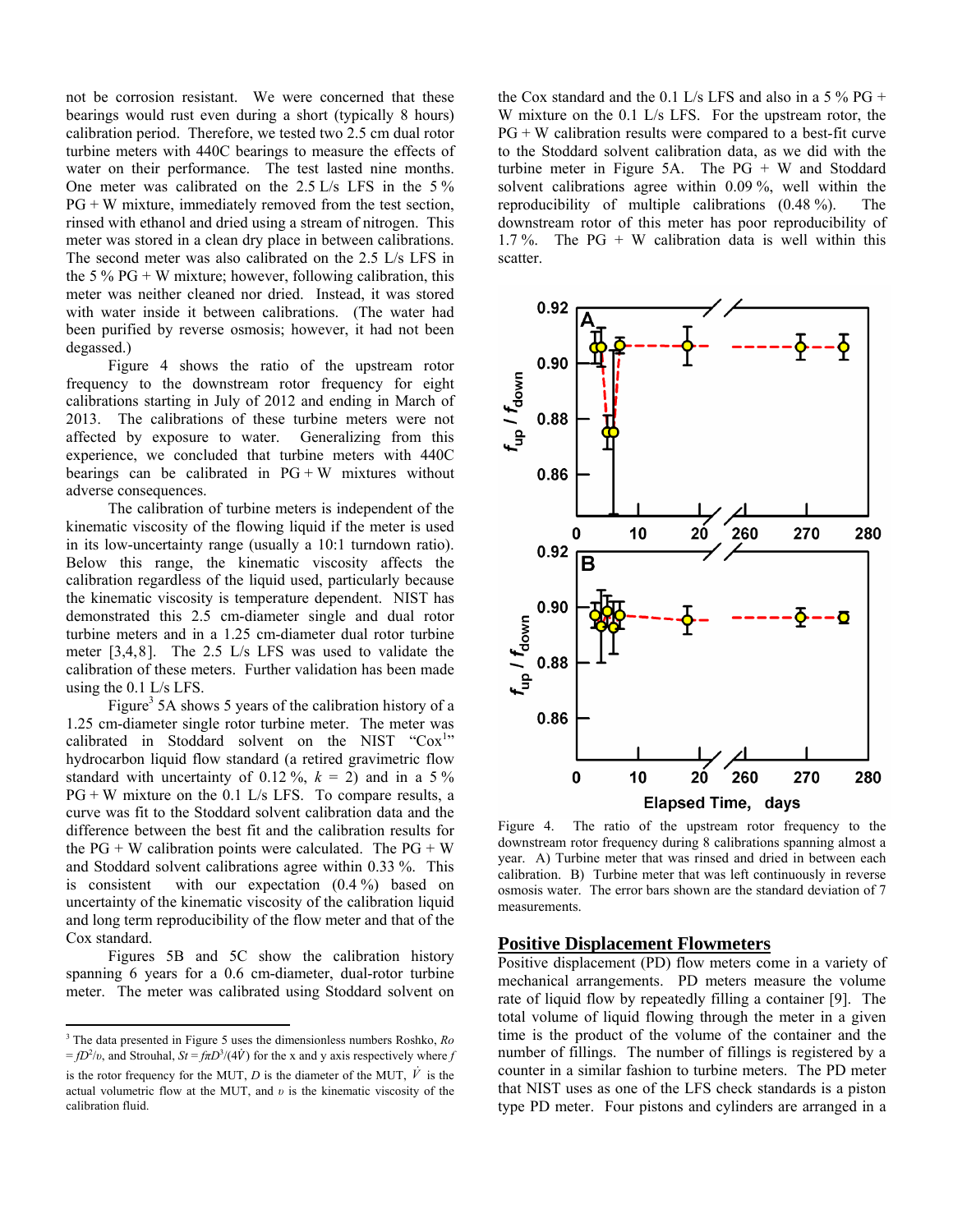radial fashion around a central crankshaft. The nominal diameter of the inlet and outlet plumbing is 1.25 cm.

A



Figure 5. Validation of the calibration of a A) 1.25 cm-diameter single rotor turbine meter and B & C) a 0.6 cm-diameter dual rotor turbine meter in Stoddard solvent and 5 % PG + W mixture. The data for these turbine meters was taken from two of NIST's primary LFSs. "Cox" refers to a retired gravimetric hydrocarbon liquid flow standard and the name "LFS" refers to the 0.1 L/s LFS. The error bars shown are the root-sum-square (RSS) of the LFS uncertainty and the standard deviation of the turbine meter measurement at a confidence level of 95 %.

According to the manufacturer, NIST's PD meter will not rust in water. However, pure water causes galling in these meters because of insufficient lubrication between the pistons and the

cylinders' walls. Furthermore, water breaks down the nitride hardening<sup>4</sup> on the pistons. The 5% PG + W mixture provides enough lubrication to prevent galling, even if the meter is continuously exposed to it. We tested the effect of leaving a 5 % PG + W mixture in NIST's PD meter on its calibration. The meter was calibrated in the 0.1 L/s LFS using a  $PG + W$ mixture. Then, it was left installed in the LFS for 5 days and then calibrated again. Figure 6 shows that the calibration did not change. Based on this finding, PD meters from this manufacturer can be calibrated in  $5\%$  PG + W mixture without degradation of the meter.

PD meters are similar to turbine meters insofar as their calibration is independent of the calibration liquid's density and viscosity if used in the low-uncertainty, usable range (50:1 for NIST's PD meter). For the same reasons that are applicable to turbine meters, below this range, density and viscosity effect the calibration regardless of the fluid used. Therefore, the switch to 5  $\%$  PG + W from Stoddard solvent will not change the calibration results. To validate this, NIST's PD meter was calibrated in Stoddard solvent and 5 %  $PG + W$  mixture. Figure 6 shows the calibration history spanning over 5 years. The meter was calibrated in Stoddard solvent on the Cox and the 0.1 L/s LFS and in a  $5\%$  PG + W mixture on the 0.1 L/s LFS. The  $PG + W$  calibration results were compared to a best fit line to the Stoddard solvent calibration data. The PG + W and Stoddard solvent calibrations agree within 0.23 %, within the reproducibility of multiple calibrations (0.24 %).

#### **Coriolis Flowmeters**

Coriolis flowmeters are inertial flowmeters. They consist of one or two flow tubes in various geometries. The flow tube(s) are excited at their natural resonant frequency with a closed-loop, controlled-amplitude drive signal. Under conditions of zero flow, there is no phase difference between the two pickoffs. With flow present, the tubes twist apart due to the Coriolis force acting on the fluid mass. This adds to, or subtracts from, the tubes' resonant motion, giving a relative phase displacement of the sine waves generated by the pickoffs that is directly proportional to the mass flow rate [10].

 Coriolis meters are made of stainless steel or other nickel alloys [11]. Therefore, they are not very susceptible to rust. Coriolis meters measure the mass flow rate and have negligible sensitivity to changes in fluid properties due to temperature, density, absolute viscosity and composition.

 To verify that calibration of a Coriolis meter in 5 %  $PG + W$  agrees with the calibration in Stoddard solvent, we calibrated a 0.6 cm-diameter coriolis meter in both fluids. Figure 7 shows the calibration history spanning over 5 years. The meter was calibrated in Stoddard solvent on the Cox standard and in a 5 %  $PG + W$  mixture using the 2.5 L/s LFS and the  $0.1$  L/s LFS. The PG + W calibration results were compared to a best fit line to the Stoddard solvent calibration

<sup>&</sup>lt;sup>4</sup> Nitride hardening  $(a,k,a)$  nitriding) is a process that reduces wear of steel parts that rub against each other as in the case of a piston moving in a cylinder with tight tolerances.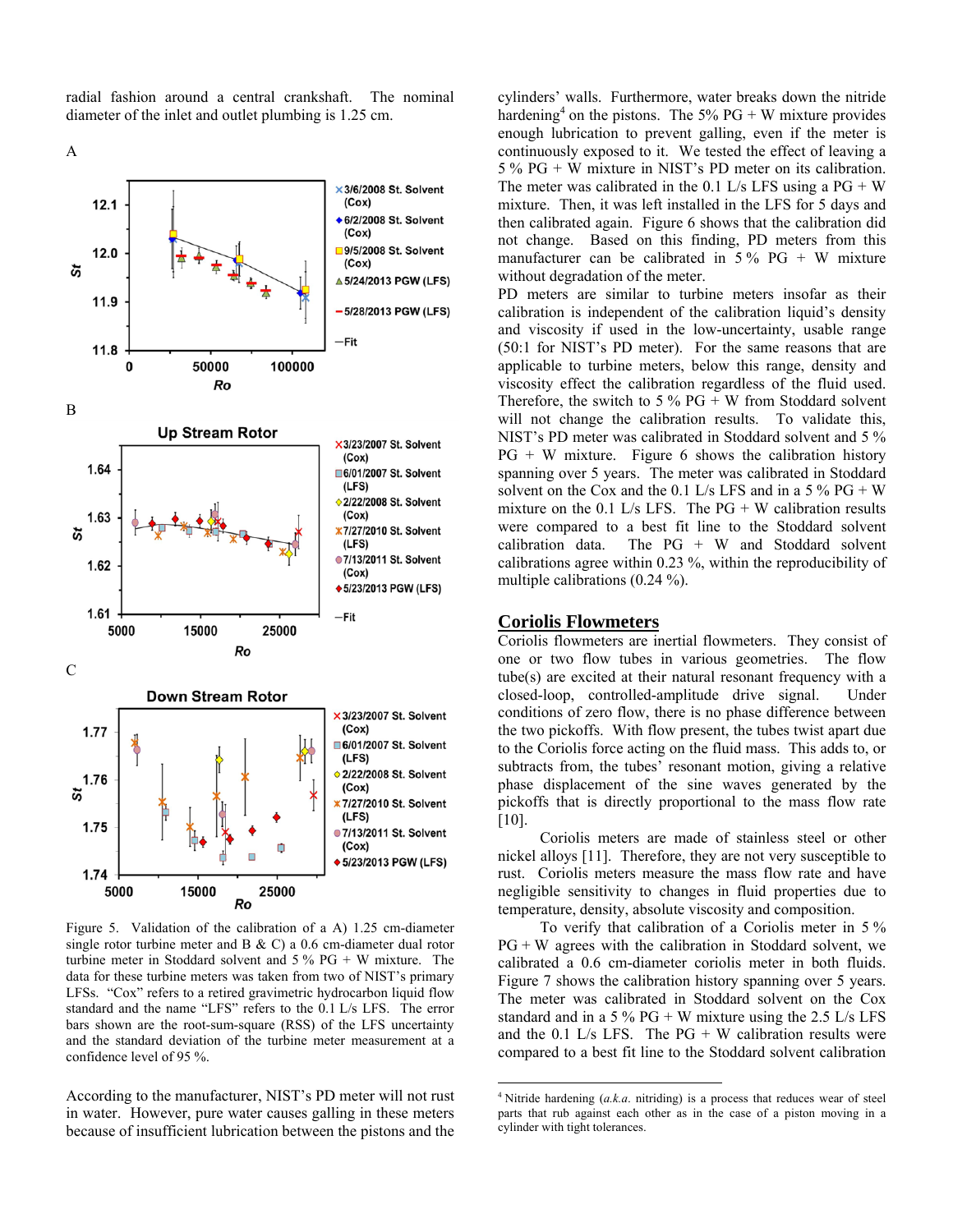data. The  $PG + W$  and Stoddard solvent calibrations agree within 0.097 %, within the repeatability of the Stoddard solvent calibration (0.13 %).



Figure 6. Validation of the calibration of a 1.25 cm PD meter in Stoddard solvent and  $5\%$  PG + W mixture. The error bars shown are the RSS of the LFS uncertainty and the standard deviation of the PD meter measurement at a confidence level of approximately 95 %.



Figure 7. Comparison of the calibration of a 0.6 cm-diameter Coriolis meter in Stoddard solvent and  $5\%$  PG + W mixture. The error bars are the expanded uncertainty  $(k = 2$  corresponding to a 95 % confidence level) that accounts for uncertainties from: (1) the LFS, (2) the measured density and, (3) the reproducibility of the coriolis meter.

#### **Cleaning of Meters Following Calibration**

Our testing shows that 440C turbine meter bearings are unaffected by calibration in aqueous solution and that NIST's PD meter does not gall in a  $5\%$  PG + W mixture. However, NIST cleans customer's meters after calibration. This reduces the chances of rusting and galling and also prevents contamination of the liquid that customers will meter.

The cleaning procedure following water exposure will depend on the type of meter. Most meters (*i.e*. turbine and coriolis) can be simply rinsed with alcohol using a hand held squirt bottle, or capped, filled with alcohol, inverted several times to fill and mix trapped volumes, and drained. PD meters may have crevices that will retain water if not rinsed more aggressively. NIST places them in a recirculating flow of ethanol at approximately 15 % of the

maximum flow for at least five minutes. We recommend that the meter should be with its RF or magnetic pickoff located in the downward position to assure all water is removed from the relatively small cavity there.

There are many acceptable ways to dry flow meters: 1) application of vacuum, 2) application of a stream of dry gas and 3) hanging the meter and waiting for draining and evaporation. For turbine and PD meters, one end of the meter is capped while it is evacuated from the other end for at least one hour. This avoids the risk of over-spinning the turbine or PD meter from blowing a strong gas stream through it. Overspinning is not a concern for coriolis meters; therefore, they are quickly dried using a stream of dry nitrogen. In the event that no vacuum or inert gas is available, meters are hung to dry at various orientations for a minimum of three hours at each orientation to be sure all void volumes in the meter have drained dry. If the meter is to be stored, a lubricant can be applied to moving parts.

### **Summary and Future Directions**

NIST has successfully changed calibration fluids in its piston LFSs. The LFS have been modified to be water compatible. We have investigated the compatibility of turbine, PD and coriolis meters with water and found no problems when reasonable precautions were taken. Furthermore, we have shown that the calibration of these meters in the  $5\%$  PG + W mixture is equivalent to their calibration with Stoddard solvent.

Turbine meter bearings made of 440C are not affected by the  $PG + W$  mixture even when exposed to it continuously for 9 months. NIST's PD meter did not experience galling or rust formation when left exposed to the  $PG + W$  mixture for 5 days. The coriolis meter was unaffected by the  $PG + W$  mixture.

To reflect the change away from a hydrocarbon liquid calibration service, NIST has combined the liquid flow calibration services of water and the  $PG + W$  mixture into a single liquid flow calibration service. During this process, NIST decommissioned the Cox hydrocarbon liquid flow standard (a gravimetric flow standard with uncertainty of  $0.12 \%$ ,  $k = 2$ ).

NIST has developed a new dynamic gravimetric standard using the principles described in [12]. NIST is validating the dynamic standard by making extensive comparisons with a traditional 65 L/s LFS [13] and with the 2.5 L/s LFS. The dynamic standard spans the flow range 0.015 L/s to 15 L/s and will replace the upper flow range NIST has lost by decommissioning the Cox standard, overlap the  $2.5$  L/s LFS (0.020 L/s to  $2.5$  L/s) and overlap into the lower flow range of the 0.1 L/s LFS  $(0.003$  L/s to 0.1 L/s). The 15 L/s LFS will utilize 5 % PG + W as its working fluid. This will allow for proficiency testing across all of NIST's LFS.

The switch to  $PG + W$  in NIST's LFS marks the beginning of a pollution free calibration service. The comparisons presented here and in other studies [3,4,8] show that there is no difference between the calibration results